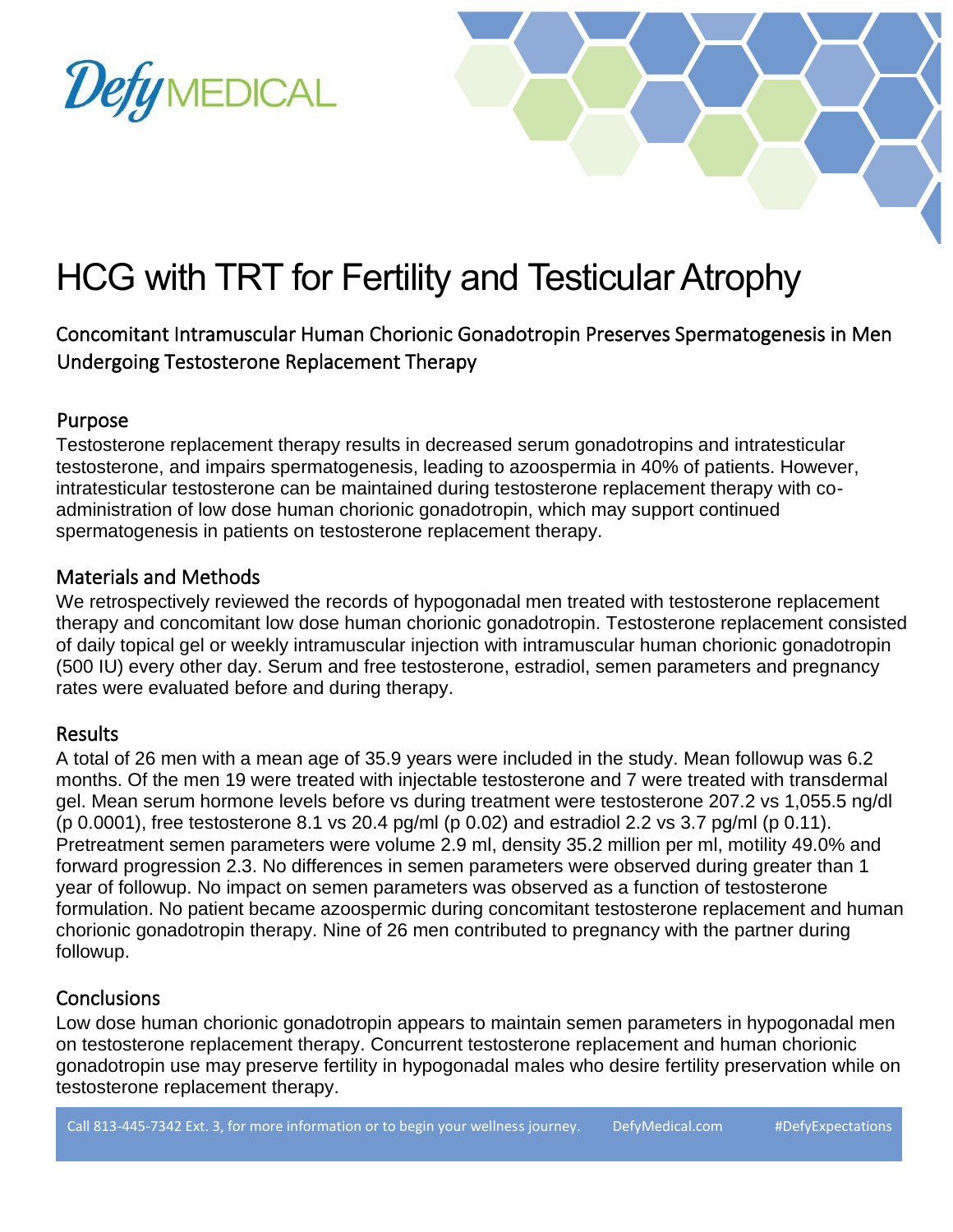



## What is HCG?

MALE hypogonadism is characterized by low serum T and characteristic symptoms, including fatigue, decreased libido, erectile dysfunction, difficulty concentrating, sleep disturbances and loss of lean body mass or weight gain. The prevalence of male hypogonadism is reported to be 37% in the United States and a higher prevalence is observed with increasing age.1 The impact of T deficiency on the overall health of men was recently examined in meta-analyses.2–4 Hypogonadism was found to be linked to cardiovascular mortality, metabolic syndrome, osteoporosis, frailty, noninsulin dependent diabetes and depression.

Treatment for hypogonadism typically includes TRT, which results in satisfactory amelioration of symptoms and normalization of serum T. However, treatment with exogenous T decreases serum gonadotropins, impairs normal spermatogenesis and suppresses intratesticular T. Azoospermia develops in up to 40% of patients on TRT and, as a result, treatment of hypogonadal men desiring to reproduce while on TRT remains a challenge.5 However, recent studies indicate that intratesticular T can be maintained during TRT with co-administration of low dose HCG, suggesting that exogenous HCG in the setting of TRT may also preserve spermatogenesis in these men.6 We hypothesized that HCG is protective and preserves spermatogenesis in patients undergoing TRT.

### Materials & Methods

After obtaining institutional review board approval, we retrospectively reviewed the medical records of hypogonadal men who desired fertility preservation during TRT and presented to a single andrology clinic at Baylor College of Medicine between 2006 and 2010. We identified 26 men, who were included in the study. All men were started on TRT using daily transdermal gels or weekly intramuscular injections as well as simultaneously on intramuscular HCG (500 IU) every other day. The hypogonadism diagnosis was based on symptoms, including low libido, erectile dysfunction, low energy, poor concentration, inadvertent weight gain and sleep disturbances as well as serum T 300 ng/dl or less.

Baseline T, FT and E were assessed before the start of TRT, as were baseline semen analyses. Men were followed after TRT initiation approximately every 2 to 4 months. The effects of treatment on serum hormone values and serum parameters were assessed at followup. All serum hormone evaluations were performed at the Laboratory for Male Reproductive Research and Testing, Baylor College of Medicine on a single Access® 2 assay system. Data were analyzed using Excel® and SPSS®. The study was powered to identify a 45% difference in any semen parameter with an error probability of 20% and a total sample size of 24 patients required. Statistical comparisons between baseline and followup values were performed using the Student t test after evaluating our data set for parametricity using Q-Q plots and Kolmogorov- Smirnov goodness of fit testing. Statistical significance was considered at p 0.05.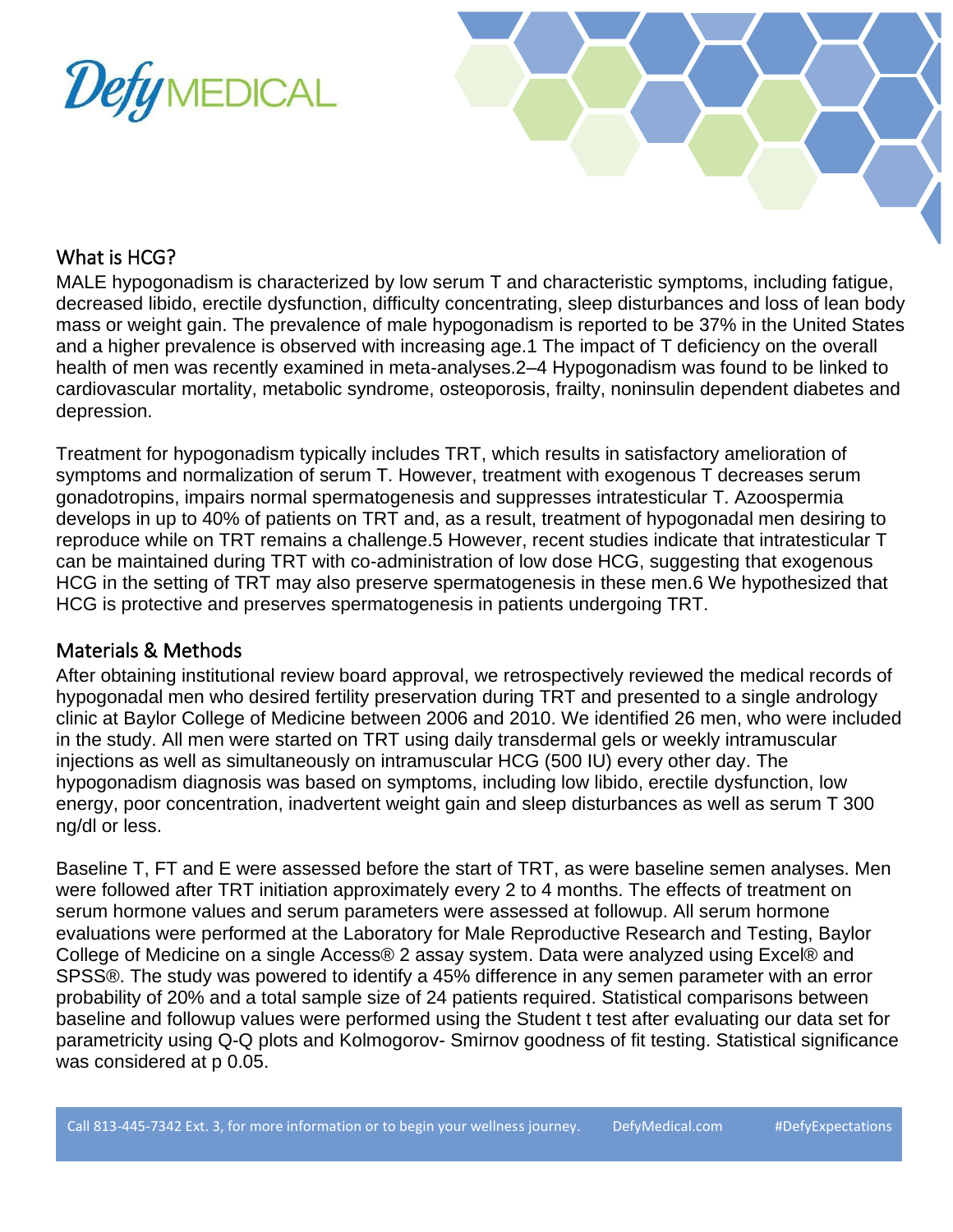



#### Results

A total of 31 consecutive hypogonadal men who desired fertility preservation were identified for study inclusion. In 26 of these men complete data were available on semen parameters and serum hormone quantitation before and after TRT. The average SD age of our cohort was 35.9 9.5 years. Men were followed a mean of 6.2 4.9 months and up to 18 months (table 1). Of the men 19 men were treated with injectable T formulations, while 7 used transdermal gels. All men received intramuscular HCG (500 IU) every other day.

In the cohort mean serum hormone levels before vs during treatment were T 207.2 99.2 vs 1,055.5 420.9 ng/dl (p 0.0001), FT 8.1 3.9 vs 20.4 13.5 ng/dl (p 0.02) and E 2.2 1.0 vs 3.7 2.6 ng/dl (p 0.11), supporting the efficacy of TRT in these men. Mean pretreatment semen parameters were volume 2.9 1.4 ml, density 35.2 29.6 million per ml, motility 49.0% 10.4%, FP 2.3 0.3 and TMS count 84.6 82.4 million.

To ascertain the effects of exogenous TRT and HCG on semen parameters the men were followed at 2 to 4-months intervals with semen parameters and hormonal assessment compared to pretreatment parameters. A statistically significant decrease in semen volume was observed at 1 to 2 months of followup (p 0.04). This small difference was not observed at any other followup point. Furthermore, no statistically significant differences were noted in other semen parameters at any followup time (table 2). No significant differences were observed in semen parameters between the injectable and transdermal TRT groups (table 3). Taken together, these data indicate that concomitant HCG therapy in the setting of TRT is effective for preserving semen parameters.

### **Discussion**

As life expectancy has increased in the last century, so has the prevalence of hypogonadism, which has important negative sequelae on the health of men. The prevalence of hypogonadism is within the 12% to 37% range in population based studies.1,7 According to data from the Centers for Disease Control, 74% of men visit a physician office annually.8 Extrapolating data from the United States Census and the reported prevalence of hypogonadism, approximately 14 million men 45 years old or older who visit a primary care physician office may have androgen deficiency.1 Many of these men are interested in maintaining fertility. As a result, balancing the medical and fertility concerns of hypogonadal patients is a growing challenge for physicians.

Currently, the armamentarium for the medical treatment of male hypogonadism includes clomiphene citrate, anastrozole and exogenous T with the former 2 uses being off label. Clomiphene citrate, a selective estrogen receptor modulator, is effective for increasing serum T and safe in hypogonadal patients on long-term therapy.9 Anastrazole, a potent aromatase inhibitor, increases serum T and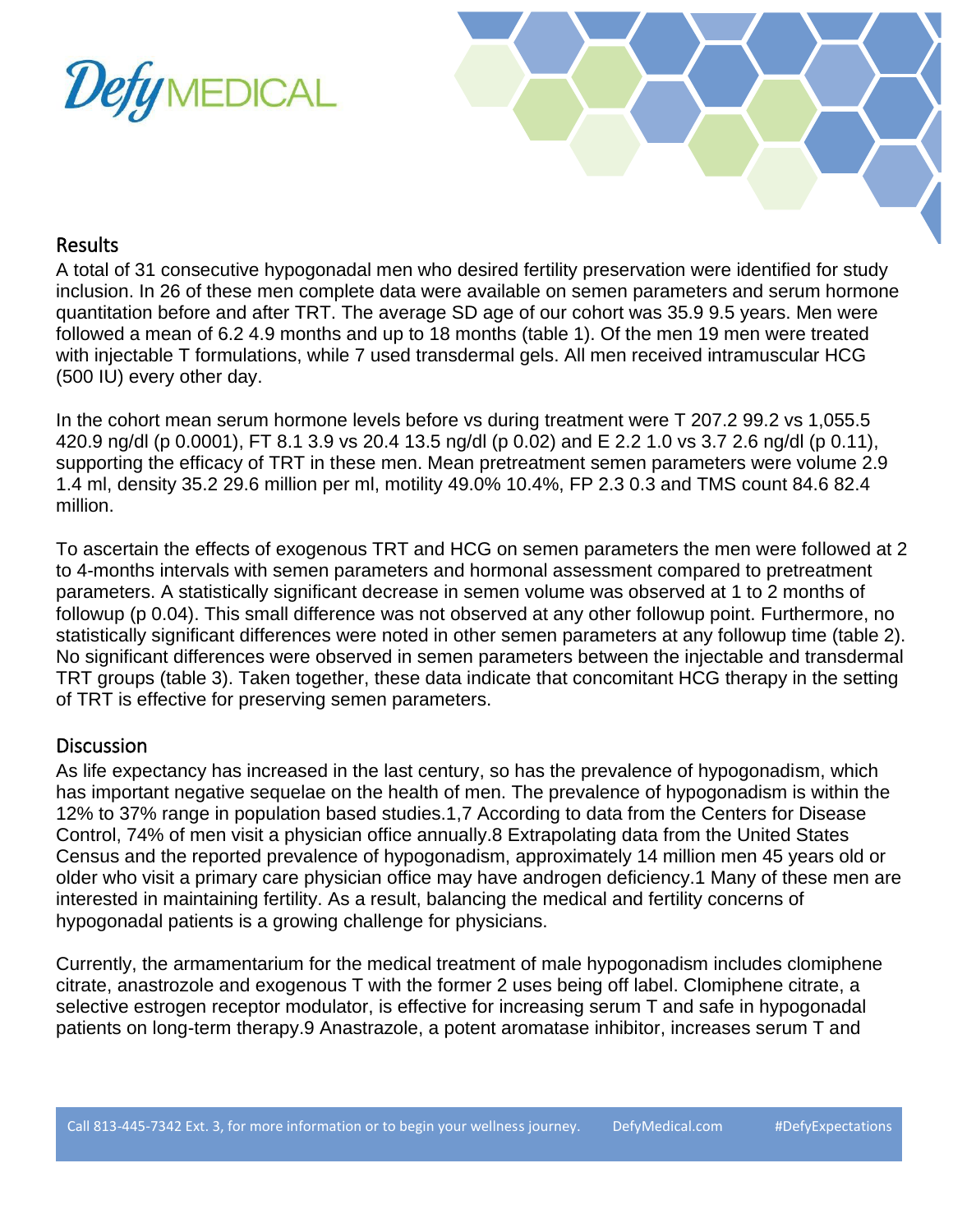



bioavailable T, while decreasing E production.10 While these 2 treatment options preserve the hypothalamicpituitary- gonadal axis and spermatogenesis, minimal improvements in hypogonadal symptoms and lean body mass have been observed.9,10

Exogenous T induced decrements in semen parameters are well documented. Administering exogenous T in eugonadal men caused negative feedback in the hypothalamic-pituitary-gonadal axis and resulted in azoospermia or severe oligospermia (less than 5 million per ml) in 70% after 18 months of therapy.11 Notably, TRT cessation only partially restored fertility in up to 85% of these men. Furthermore, TRT induced infertility is a growing phenomenon in the setting of continued abuse of anabolic steroids.12 High dose HCG (3,000 IU every other day) has been used to successfully reverse exogenous T induced spermatogenic impairment, while low dose HCG has maintained intratesticular T levels during TRT, suggesting that it could also preserve semen parameters in men on TRT.6,13

Our data demonstrate that concomitant administration of low dose HCG in men on TRT preserves spermatogenesis. Not surprisingly, in our series pretreatment semen parameters were below the 50th percentile using 2010 WHO semen parameter criteria, given that our cohort comprised hypogonadal men.14 None of the men in the cohort became azoospermic during treatment and no significant decrease in semen parameters was noted compared to pretreatment data at any point during followup. The protective effect of low dose HCG appears to be independent of the T formulation since no differences in semen parameters were found between the transdermal and injectable groups.

Our study is limited by several factors, including its retrospective nature, followup duration, small sample size and a lack of a control arm. A larger sample size might have enabled us to better compare the observed effect among the different T formulations. Furthermore, pregnancy information was incomplete in the cohort, in part because not all patients actively pursued pregnancy during the study period. Men were not queried regarding the timeline for achieving pregnancy and female fertility factors were not assessed for each couple. Further followup of our cohort will provide additional data on the pregnancy outcome associated with concomitant low dose HCG therapy in the setting of TRT.

To our knowledge this is the first report of fertility preservation in the setting of TRT with coadministration of low dose HCG. A future prospective study with longer followup, larger sample size and a proper control group is needed to validate the observed benefit of HCG and pregnancy outcomes.

### **Conclusions**

Treatment for hypogonadal men who desire fertility preservation continues to be a challenge for physicians. Low dose HCG appears to protect and support continued spermatogenesis when given in conjunction with injectable or topical TRT.